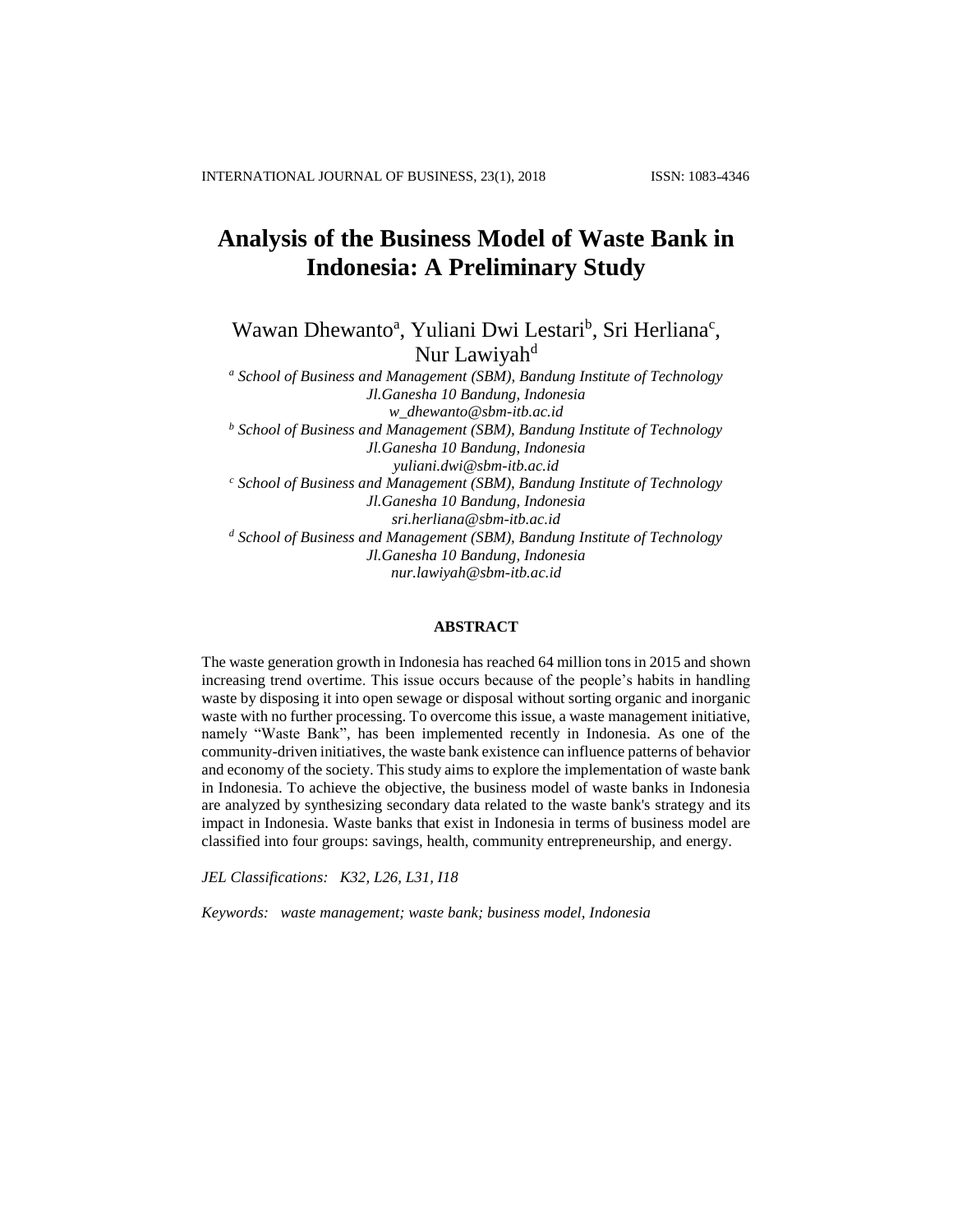### **I. INTRODUCTION**

The rapid changes on urbanization, industrialization, and economic development have caused the increase of waste generation. Waste is defined as leftover material that is not considered directly used because of human activity. There are two types of waste, namely organic and inorganic waste, which are then sub-classified into two groups: household and non-household waste. Yudoko (2000) underlined that the growth in household consumption is proportional to the increasing amount of household waste. In developing countries such as Indonesia, the main source of non-household solid waste comes from commercial establishments, markets, institutions, street cleanings, hospitals, and manufacturing businesses (Yudoko, 2000). Every country has concentrated on addressing waste management issues. Issues such as lack of proper disposal, long-term planning policies, scavenging, the growth of population in urban centers, the use of inappropriate technology and equipment, and the insufficient knowledge of the basic principles are some of the problems faced by developing countries in dealing with Solid Waste Management issues (Diaz, 2011).

In the context of waste management, open dumping and burning waste become common practices in Indonesian community. More than 90% of districts/cities in Indonesia implement these practices. The amount of waste generation in Indonesia has reached 175,000 tons/day or equivalent to 64 million tons in 2015 (Kementrian Lingkungan Hidup, 2015). Data in 2012 showed as much as 69% waste was transported to final disposal area, 10% was buried, 7% was composted and recycled, 5% was burned, and the rest (7 %) was not managed. With this pattern, land requirement for the final disposal is expected to increase to 1,610 ha in 2020 (Kementrian Lingkungan Hidup, 2015). On the other hand, although only providing minor contributions, waste pickers or scavengers hold an important role in the waste management. Non-household solid waste that has a sale value is collected by them to be recycled or sold to junk collectors (Moreno-Sanchez and Maldonado, 2006).

Waste Bank is one of the waste management initiatives that have just been implemented in Indonesia following the Law No. 18 of 2008 on Waste Management and the Government Regulation No 81 of 2012 on Household Waste Management. The regulation has mandated the need for a fundamental paradigm shift in waste management, from a paradigm of collect-transport-dispose into a paradigm of processing that relies on waste reduction and handling (Kementrian Lingkungan Hidup, 2013). Waste bank is a social innovation to educate people to sort waste and raise public awareness in the processing of garbage transported to a waste disposal. Waste bank is established to improve the lack of awareness of the public on waste segregation and waste reduction by using the 3R approach (Reduce, Reuse, and Recycle). The development of waste bank in urban and rural areas showed a positive trend on the level of public interest in terms of waste management (Kementrian Lingkungan Hidup, 2013). Further, some waste banks in Indonesia implement creative policies to attract the attention of the community to participate in 3R actions.

The purpose of this paper is to analyze the business model of waste bank implemented in several regions in Indonesia and to observe the key issues and analysis of internal and external policies of the waste bank. To achieve the objective of this paper, the business models of waste banks in Indonesia are analyzed by synthesizing secondary data related to waste bank to see the level of effectiveness and efficiency of its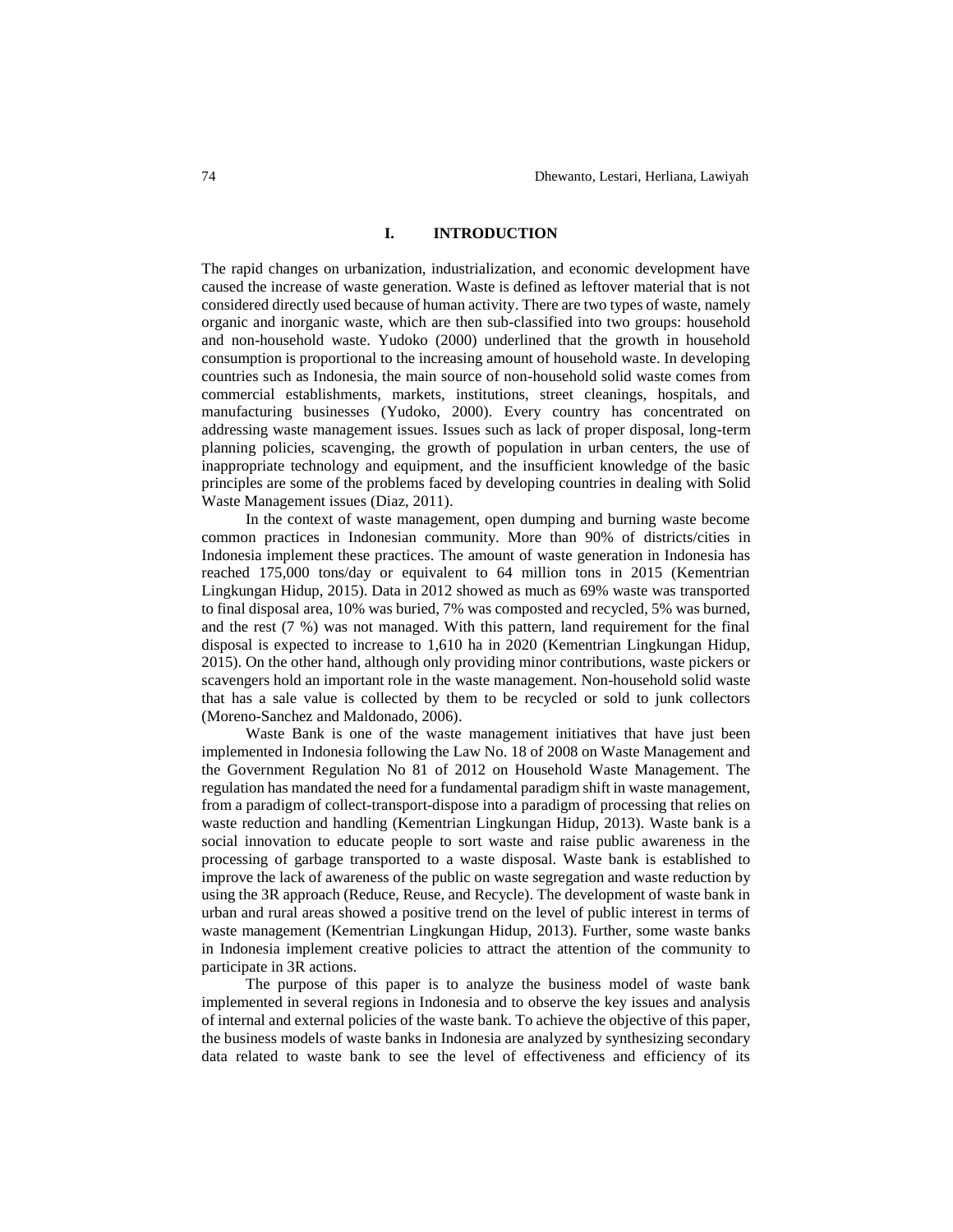implementation. Moreover, the analyzed data is used to formulate a strategy that is effective and efficient for improving the quality and the role of a community-based development.

### **II. LITERATURE REVIEW**

### **A. Waste Bank**

Waste Management is a systematic and continuous initiative covering waste reduction and handling. The current development of waste management in various countries aims to utilize waste and yield value for money. In addition to go "green", waste management can contribute to boost business opportunities through the 3R approach (Reduce, Reuse, and Recycle) (Nahal, Lucas-Leclin, and Dollé, 2013). Waste management activities with profit schemes will invite Green Investment to engage in these activities, which involve social factors, environmental factors, decision-making factors, government factors, and financial analysis factors (Malletta and Michelson, 2010). The presence of the green investment phenomenon attracts investors to contribute in reducing global warming for sustainable growth in addition to profitability. This supports the principle of ecopreneurship, where they focus on profit that also brings good impact to the environment by solving problems in the community through the greening of the bottom line (gunawan and Dhewanto, 2012). Green business activities that occur indirectly involved the surrounding community. Therefore, it will create social innovations that can develop a mutually beneficial long-term relationship between stakeholders through communitybased entrepreneurship (Ulfah and Dhewanto, 2014). Green business activities in waste management are also done in Nigeria. Although the Nigerian government has limitations in managing waste, and business opportunities from waste are actually utilized by large private companies. They manage and take advantage of the waste collected and offer a higher price in paying workers than the government (Nnaji, 2015). Unlike what happens in Darjeeling, West Bengal, India, waste management is done by selling inorganic waste that has value to the junk collector and they are recycling the product informally (Pradhan, 2009).

Waste has a selling value as it is affirmed by various countries that see waste has opportunities for business and in terms of environmental management. This is the same in Indonesia, where one of the interesting waste management practices to get involved in is known as waste bank. Waste Bank began to be known in Indonesia in 2008. In 2012, the Ministry of Environment implemented a policy for the development of waste bank in 250 cities in Indonesia (Kementrian Lingkungan Hidup, 2012b). Waste bank implementation adopts the banking system through the activities of saving and borrowing money equivalent to the value of waste deposited in the bank. Waste Bank will buy the waste deposited from the customers and then sell them to various partners (Salim, 2013). The 3R approach (Reduce, Reuse, and Recycle) is also adopted. In this case, deposited waste must be sorted properly and every customer will have a saving book, each containing a nominal value of money by selling waste to the waste bank. Improved sorting and waste collection system with salaries, conducted by informal recycle may motivate customers to work harder, and to reduce the impact of disease from waste that they get from the landfill (Singh *et al*., 2014). Waste banks support local economic activities by involving the role of the community (as customers or managers of banks)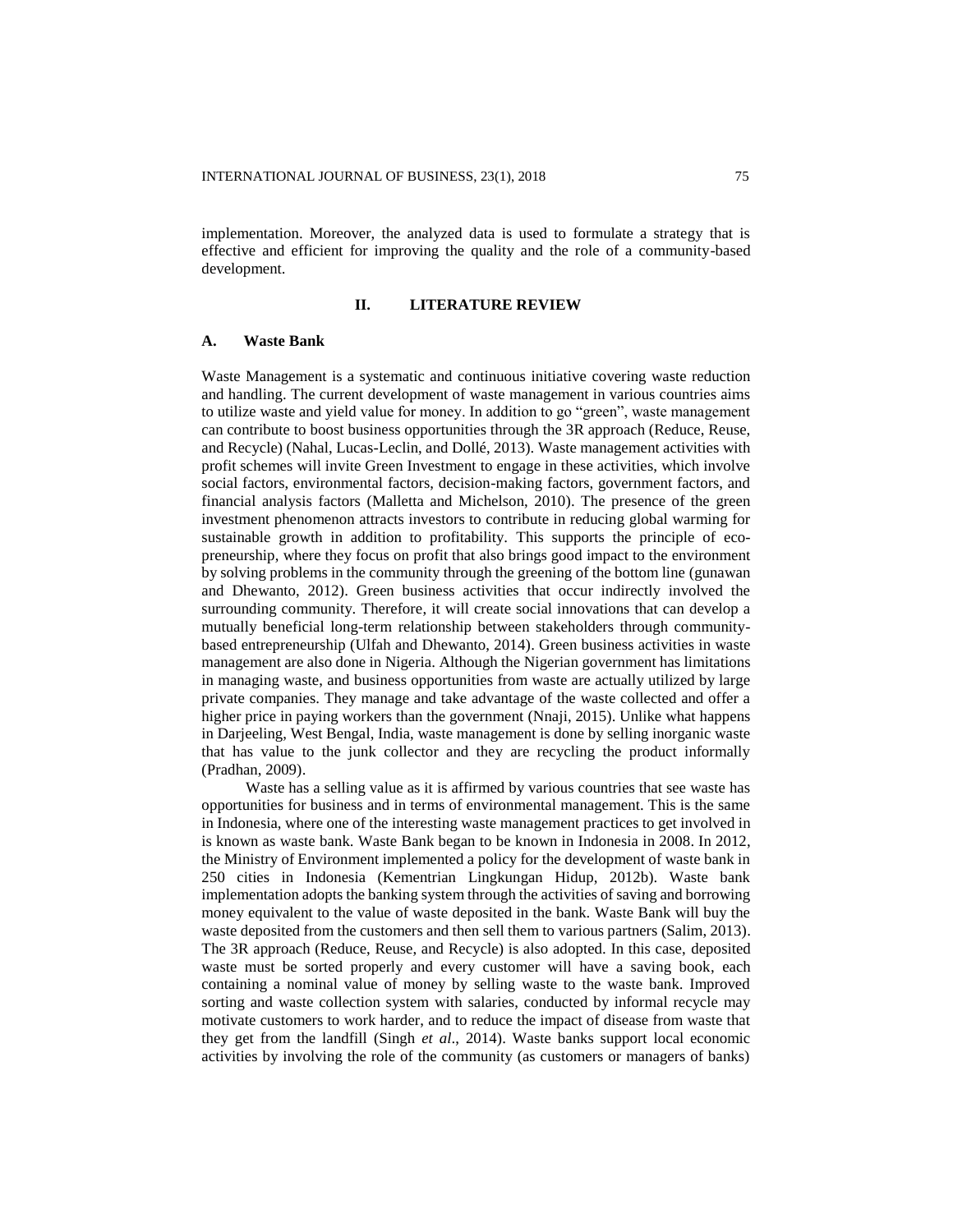and the government, as well as providing incentives for communities to improve the local economy through a clean environment and community empowerment (wulandari, Utomo, and Narmaditya, 2017).

Furthermore, the World Bank defines that Community Driven Development approach has a control of the resource investment and planning decisions for community groups and local governments (Raj and Relton, 2013; Owen and Vercruysse, 2014). It operates on the values and norms of local empowerment, administrative, accountability, and local capacity building. The construction of Waste Bank in Indonesia is aligned with this approach. Judging from the characteristics of existing waste banks in Indonesia, the waste bank activity is another form of green entrepreneurship, where green entrepreneurship is about how to take advantage of niche business or limited target market by serving the community and contribute to preserve the environment (Harini and Meenakshi, 2012) which also supports green investment opportunities from investors (Malletta and Michelson, 2010).

### **B. Waste Bank's Regulation in Indonesia**

Article 4 Law No. 18 of 2008 underlines that waste management aims to improve the quality of health and environment by involving waste as a resource (Kementrian Lingkungan Hidup, 2008). As one of the waste management initiatives, waste bank is creatively applied in various regions in Indonesia. Waste Bank is a merger of the banking concept with 'junk collectors' concept. The Ministry fully supports the manufacture of the waste bank as an alternative solution to the reduction of waste dumped into the final disposal. This is supported by the mandate of Law No. 18 of 2008 on Waste Management, and Government Regulation No. 81 of 2012 on Household Waste Management, on the need for a paradigm shift from a collect-transport-disposal paradigm into processing paradigm (Kementrian Lingkungan Hidup, 2012c). To support the activities of waste banks in Indonesia, the government, through Law no. 13 of 2012, also implements the waste bank's integration model with Extended Producer Responsibility; the objective is for manufacturers to take responsibility for recycling as appropriate. The models are also reflected in the activities and benefit from the presence of the waste bank for all stakeholders involved (Kementrian Lingkungan Hidup, 2012a). Their CSR through waste banks is a form of responsibility for the welfare and improvement of people's living standards (social responsibility) and responsibility to the environment because they have managed the natural resources for the benefit of the company (Nurjanah, Karsidi, Muktiyo, and Habsari, 2017).

### **III. METHODOLOGY**

This study applies qualitative research methodology by exploring existing literature related to waste, waste management, waste bank, and its implementation in Indonesia. In general, it consists of two steps. Firstly, the textual analysis of the underlining social, environmental, and potentially economic issues drives the necessity of waste bank management. This textual analysis has been described in the previous section through exploring existing literatures related to waste bank.

Secondly, data collection and analysis on Indonesian waste bank are organized. As a preliminary study, this paper using secondary data for the analysis, which then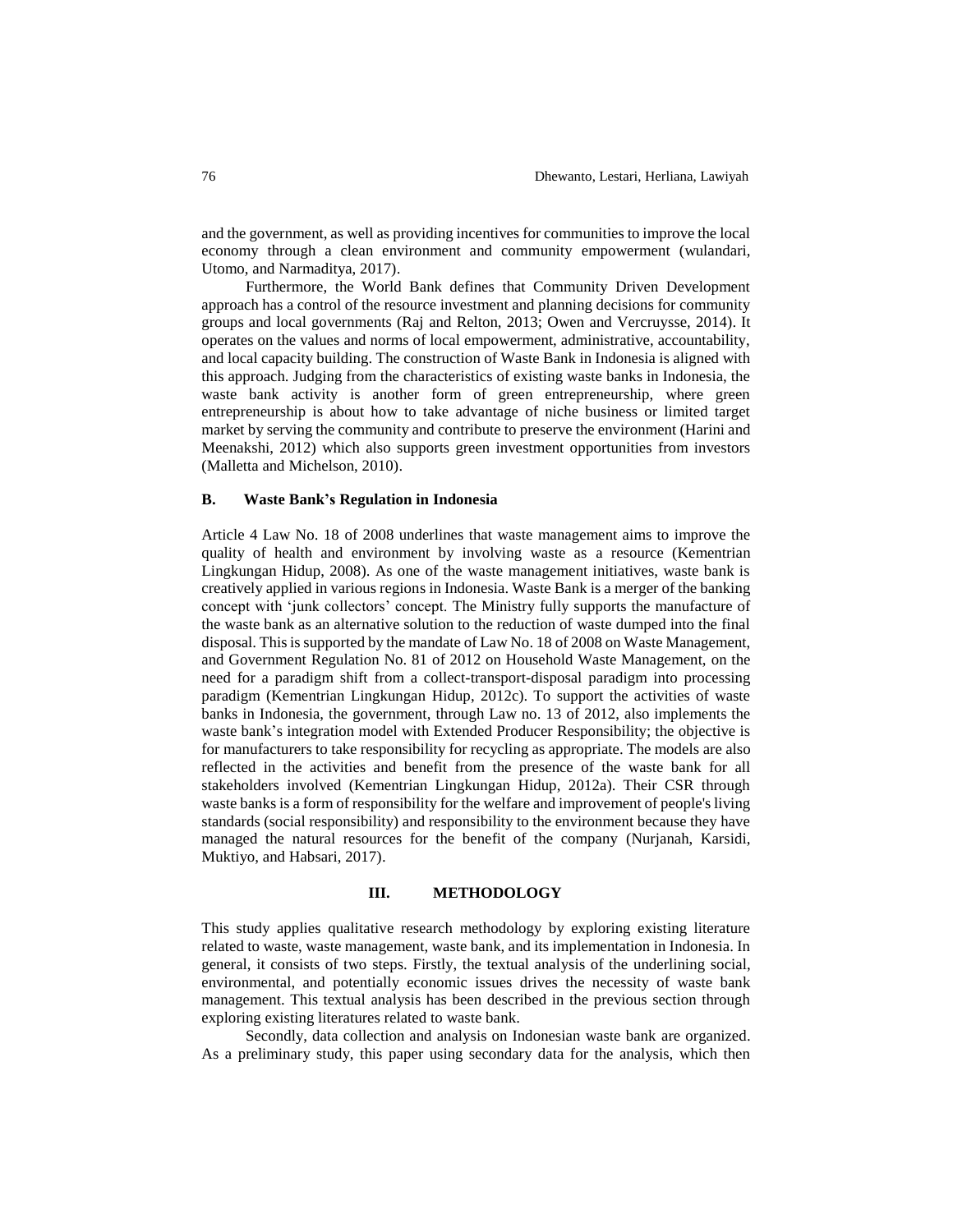followed by business model analysis, SWOT analysis, strategy development, and recommendation. Business model analysis is a description of business activities that have value logic in how to create and capture customer value. These activities can be represented by the relevant elements such as meeting customer dimensions including customer expectations, the proportion of the value offered, forms of organization, and financial or economic conditions (Fielt, 2013). This aligns with (Dellyana, Simatupang, & Dhewanto, 2016), that business model is a business activity in meeting customer expectations.

SWOT analysis is a well-known tool that has advantages to provide qualitative information in an organized manner (Brooks, Heener, and Henderson, 2014). SWOT analysis (strengths, weaknesses, opportunities, and threats) is a strategy based on internal and external analyses. The output of the SWOT analysis is to optimize the company's resources with the environment, build strength, and adopt a strategy to avoid weaknesses, exploit opportunities, and resist threats. SWOT Analysis is used to locate and gain a sustainable competitive advantage (Friend and Zehle, 2004). SWOT can be an excellent tool in helping map out the strategy or to achieve the growth of the company or community (Brooks, Heener, and Henderson, 2014).

### **IV. RESULTS AND DISCUSSION**

### **A. Waste Bank Development in Indonesia**

The concept of waste bank was firstly introduced in Indonesia in 2008, and began its popularity in 2012. One of the Waste Bank pioneers in Indonesia is Waste Bank Gemah Ripah in Bantul, Yogyakarta (Bank Sampah Gemah Ripah, 2008). In 2012, the Ministry of Environment of Republic Indonesia began to give considerable attention to the development of waste banks in various cities in Indonesia. It aims to reduce the growth rate of waste in Indonesia, since the increasing waste generation in Indonesia has reached 175,000 tons/day or equivalent to 64 million tons/year in 2015. The biggest challenge is the handling inorganic waste that is not environmentally friendly. Starting in February 2012, as much as 471 waste banks were established and able to manage waste up to 755,600 kg/month, with the number of customer around 47,125 people. This number has been increasing over time. In May 2012, it even showed an increase nearly to 100% on a number of waste banks and the amount of waste managed. The number of waste bank in May 2012 had reached 886 waste banks, and able to manage the waste up to 2,001,788 kg/month with the number of customers up to 84,623 people and the turnover value reached Rp. 3,182,281 billion/month (Kementrian Lingkungan Hidup, 2012b). In 2015, the 2.861 waste bank in Indonesia is able to manage the waste up to 5,551 tons/month, and able to increase up to Rp34.3 billion rupiah transactions/month, with the total number of customers reaching 175,413 people (PPID Kementrian Lingkungan Hidup, 2015). From the 64 million tons of waste generation in Indonesia in 2015, the waste bank is only able to manage the waste up to 66,612 million kg or being able to contribute to the handling of waste by 0.1% nationally. Despite the small number, the existence of waste banks is able to influence patterns of behavior and society's economy around. In general, there are three ways of establishing a waste bank, which is established by a local government, established by a large company through CSR funds, and independently established on personal initiative.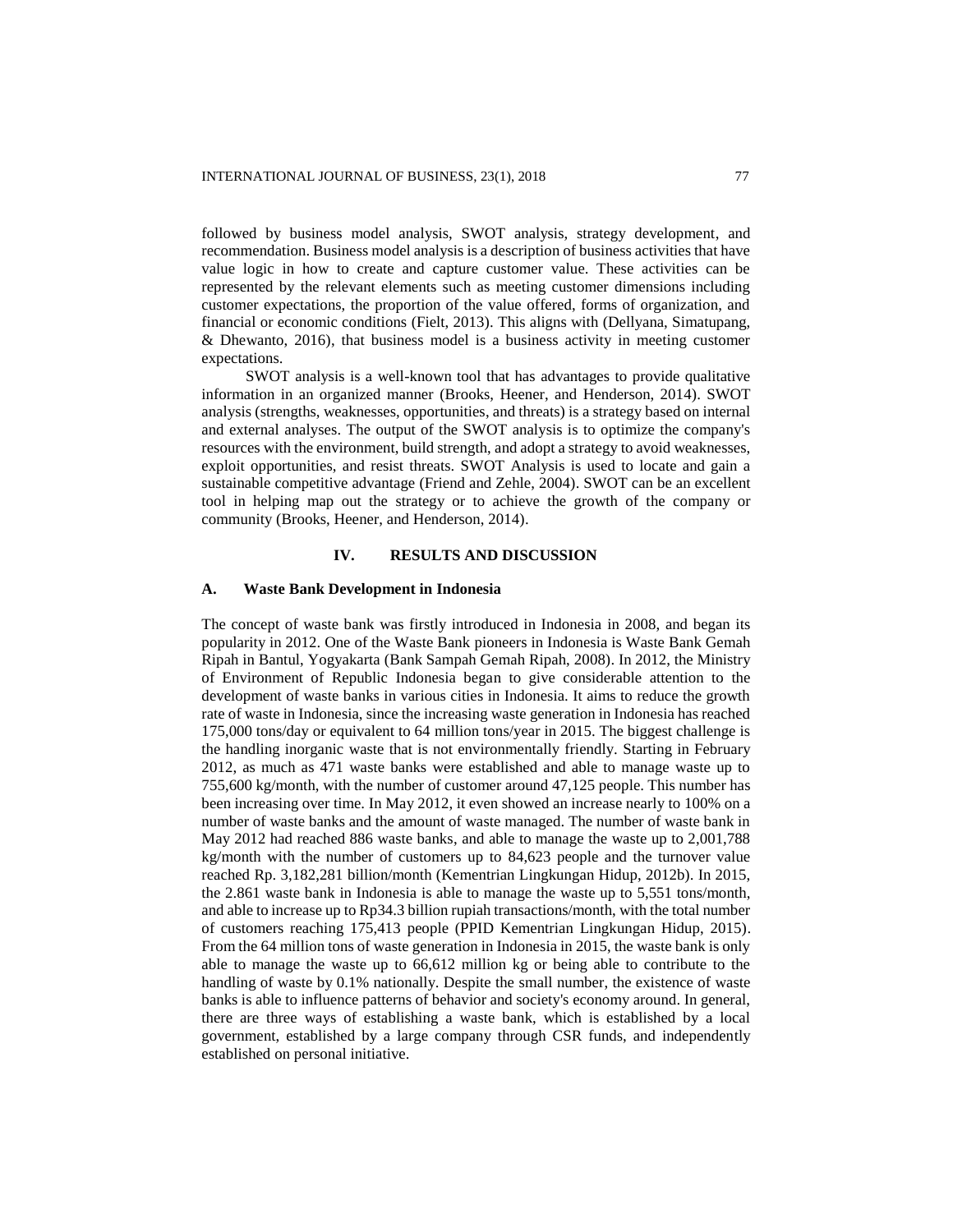### **B. The Mechanism of Waste Bank**

Regulation of the Ministry of Environment No 13/2012 underlines that waste bank has an important role as a collection/dropping point, and holds the Extended Producer Responsibility (EPR). EPR requires all manufacturers (factories, importers, distributors, and retailers) to be responsible for the product life cycle. With product recall, customers will receive nominal cash as a form of appreciation for the waste that has been sorted. Each type of waste deposited will be valued according to the prevailing price of waste, which will then be recorded in the saving book. Subsequently, waste deposited will be purchased by the manufacturer or fellow junk collectors for further processes.



#### **Figure 1**

The integration of waste bank application with extended producer responsibility (EPR)

Source: Ministry of Environment Regulation No 13/2012 (Kementrian Lingkungan Hidup, 2012a)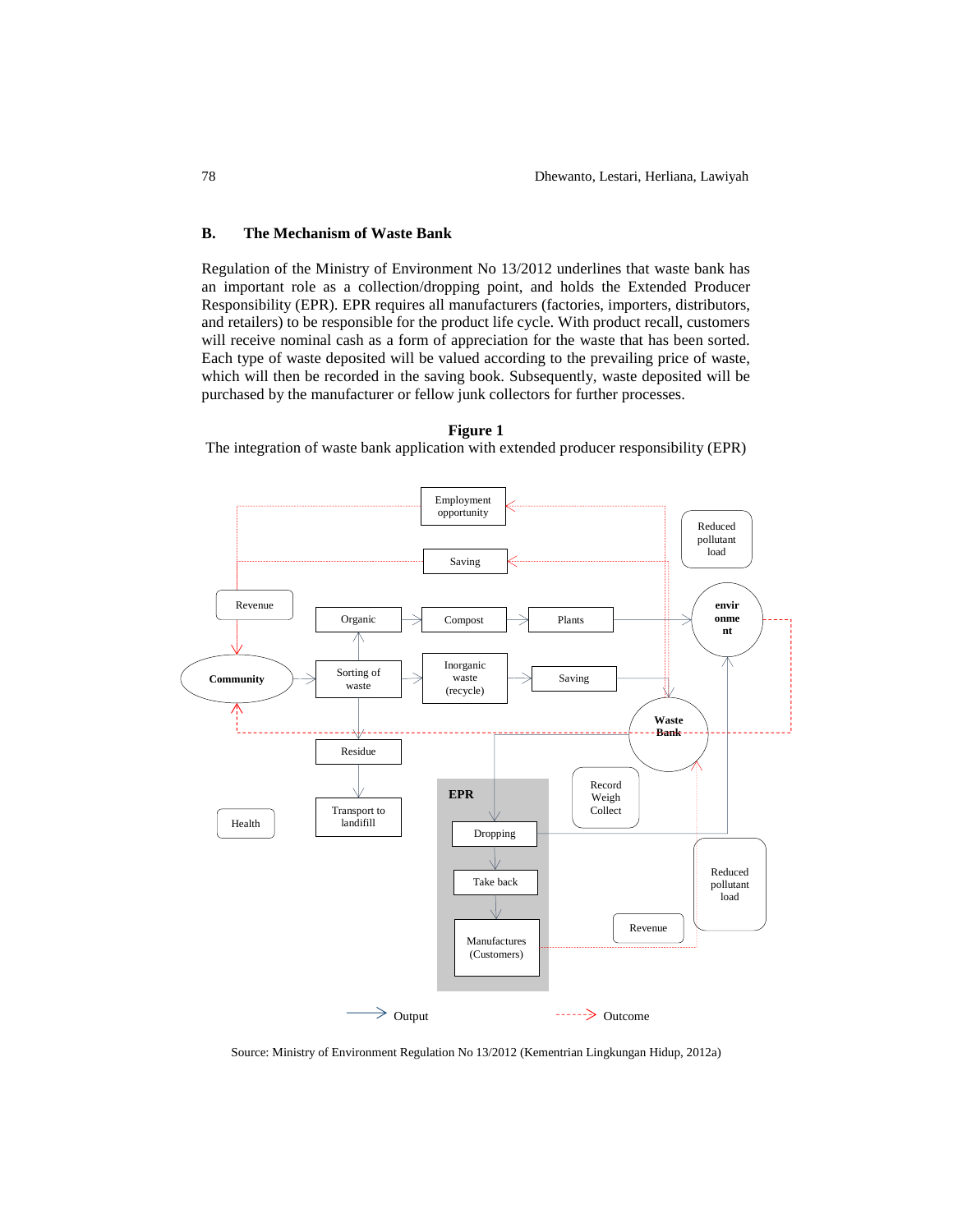Figure 1 shows the EPR (Extended Producer Responsibility) scheme implemented by the government in waste management through waste bank. The core of EPR on waste bank is a drop point of inorganic waste from the community to be taken back by the manufacturer with a green activity-based management business. There is a mutually beneficial activity that is generating revenue for customers who sell the waste to the waste bank and the waste bank that sells waste collected to needy producers. The surrounding neighborhood also feels the impact directly and indirectly, such as the reduction of environmental pollution, employment opportunities and as a means of sharpening skills in managing and providing added value to the inorganic and organic waste. This green entrepreneurship activity also plays an important role for socio-economic development where it improves the efficiency in waste management that provides benefits and answers any problems related to waste in Indonesia.

One of the waste banks applying the EPR scheme is the Waste Bank Malang (Bank Sampah Malang, 2013). Waste Bank Malang implements a centralized waste bank system and waste bank units, where the waste bank units are managed by schools and other community groups. The function of the waste bank unit is to collect the waste (inorganic and organic) that has been deposited by the customer that will then be sent to the central of waste bank in Malang (Waste Bank Malang). The waste bank unit (branch of waste bank) is helping customers to get fast service with strategic location, and provides customer transactions (weighing, recording, and saving money withdrawal transactions). The common types of inorganic waste deposited are plastic, paper, zinc and iron, aluminum, bottle and glass, and brass and copper. The function of waste bank unit is not only as a place to deposit the waste that is close to reach, but also as a means to train the skill in making recycled creations product from inorganic waste and as media of counseling and socialization of the benefit of joining the waste bank program to the surrounding community. The activities in the central waste bank are similar to the activities in the waste bank units, the addition activities in the central waste bank is waste processing activity. Therefore, the waste sold to the producer has a higher selling value.

### **C. The Business Model of Waste Bank**

The focal point of waste bank is the local needs and characteristic, through a communitydriven development. The waste bank implementation in Indonesia can be classified into four business model groups, consisting of savings, health, community entrepreneurship, and energy. Table 1 describes the profile of waste bank for each business model group.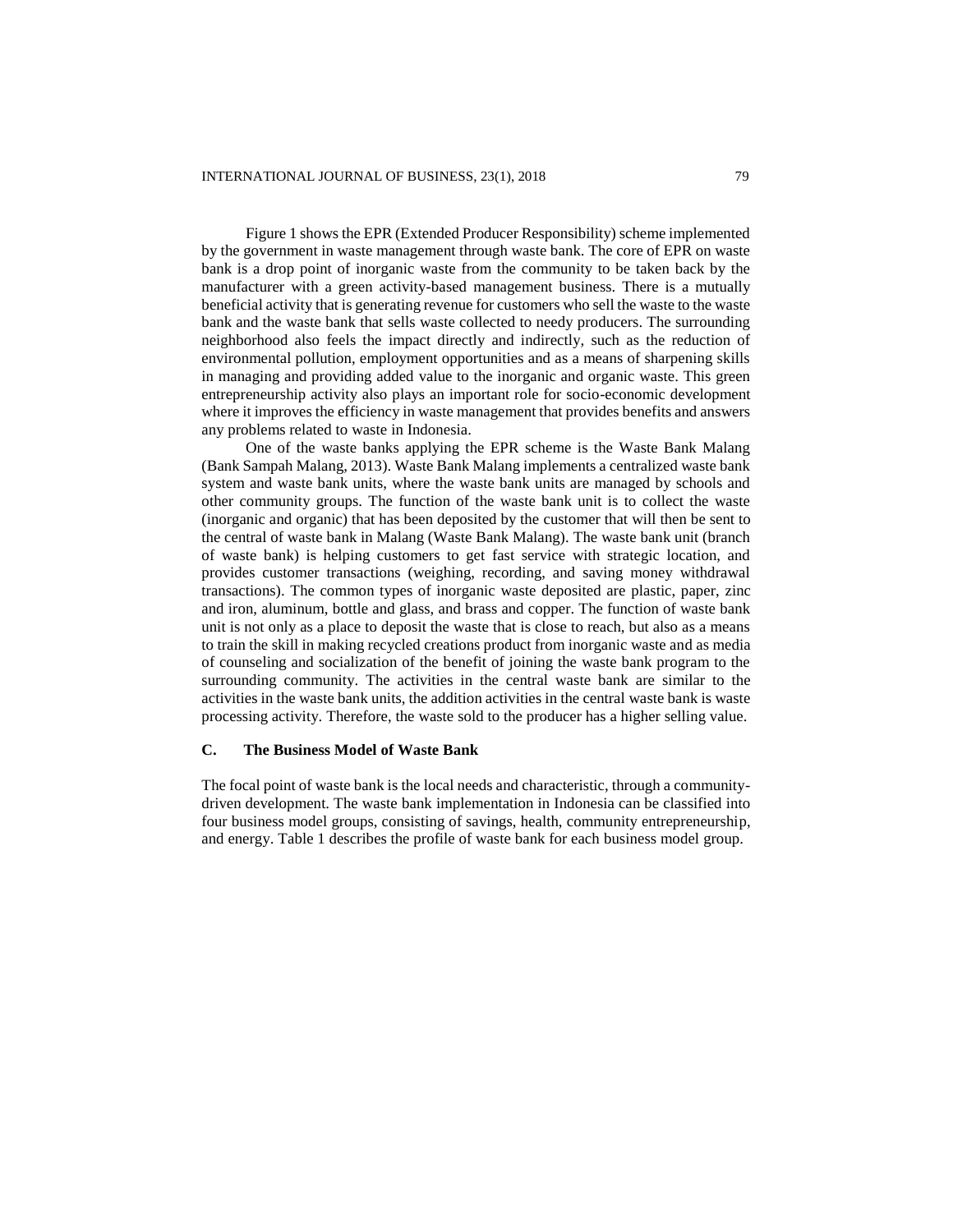**Table 1** Profile of Waste Bank

| <b>Business model</b><br>of waste bank | Name of waste bank                                                                                       | Work area / service                                   | <b>Key Activities</b>                                                                                                                                                                                                                                                        |  |  |
|----------------------------------------|----------------------------------------------------------------------------------------------------------|-------------------------------------------------------|------------------------------------------------------------------------------------------------------------------------------------------------------------------------------------------------------------------------------------------------------------------------------|--|--|
| <b>Saving</b>                          | Waste Bank Malang,<br>Established since 2011                                                             | The entire area of Malang<br>City (57 urban villages) | Waste transaction activities<br>$\mathbf{1}$ .<br>(weighing, recording, saving money, cash withdrawal)<br>Counseling about waste<br>2.<br>Cleaning the waste collected<br>3.<br>Selling the inorganic waste collected to junk collector or<br>manufacturer                   |  |  |
|                                        | Waste Bank Cimahi.<br>Established since 2014                                                             | The entire area of Cimahi<br>City                     | 1. Waste transaction activities<br>(weighing, recording, saving money, cash withdrawal)<br>2. Counseling about waste<br>Cleaning the waste collected<br>3.<br>Selling the inorganic waste collected to junk collector or<br>manufacturer                                     |  |  |
| <b>Health</b>                          | Garbage Clinical<br>Insurance (GCI)<br>Managed by Indonesia<br>Medika Company,<br>Established since 2010 | Gadang District, Malang<br>City                       | Waste transaction activities<br>$1_{\cdot}$<br>(weighing, recording, health insurance)<br>2. Counseling about waste<br>Treatment service<br>$3_{-}$<br>Counseling about health in clinic<br>Selling the inorganic waste collected to junk collector or<br>5.<br>manufacturer |  |  |
|                                        | Waste Bank Resik<br>Established since 2012                                                               | Kendal Regency, Central<br>Java                       | Waste transaction activities<br>$\mathbf{1}$ .<br>(weighing, recording, health insurance)<br>Counseling about waste<br>2.<br>Treatment service<br>$\mathcal{R}_{\alpha}$<br>Selling the inorganic waste collected to junk collector or<br>manufacturer                       |  |  |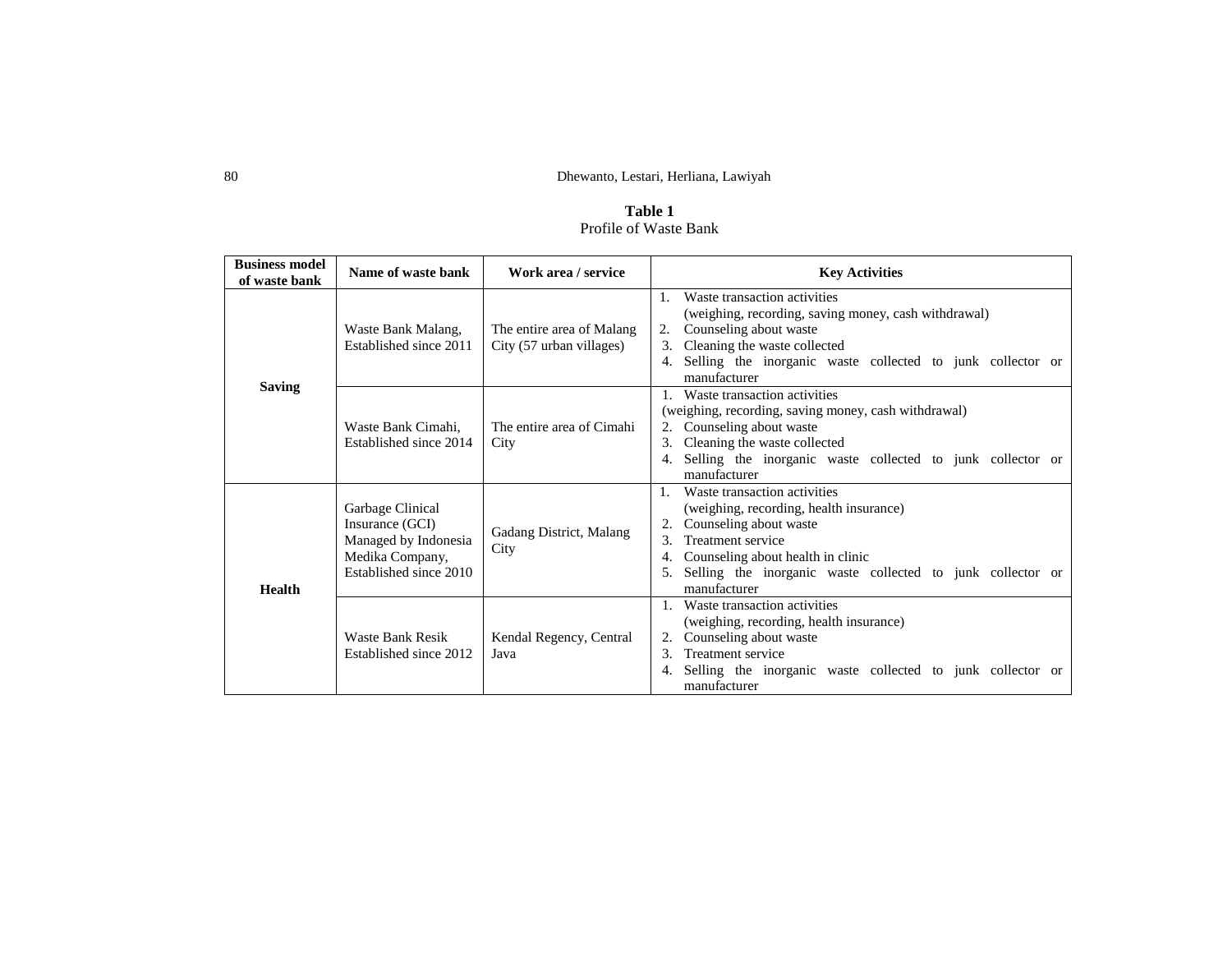| <b>Business model</b>                     | Name of waste bank                                            | Work area / service                               | <b>Key Activities</b>                                                                                                                                                                                                                                                                                                                                                                                                                   |  |
|-------------------------------------------|---------------------------------------------------------------|---------------------------------------------------|-----------------------------------------------------------------------------------------------------------------------------------------------------------------------------------------------------------------------------------------------------------------------------------------------------------------------------------------------------------------------------------------------------------------------------------------|--|
| of waste bank                             |                                                               |                                                   |                                                                                                                                                                                                                                                                                                                                                                                                                                         |  |
|                                           | Waste Bank Rosella<br>Established since 2010                  | The entire area of south<br>Jakarta               | 1. Waste transaction activities<br>(weighing, recording, saving money, cash withdrawal)<br>2. Counseling about waste<br>3. Adding value to the waste that has been collected<br>4. Creating and selling recycled products (inorganic waste) by<br>empowering housewives around the Waste Bank Rosella<br>5. Selling the inorganic waste collected to junk collector or<br>manufacturer                                                  |  |
| <b>Community</b><br>entrepreneur-<br>ship | Waste Bank Butik<br>Daur Ulang,<br>Established since:<br>2010 | The entire area of<br>Yogyakarta                  | 1. Waste transaction activities<br>(weighing, recording, saving money, cash withdrawal)<br>2. Counseling about waste<br>3. Adding value to the waste that has been collected<br>4. Creating and selling recycled products (inorganic waste) by<br>empowering community around the Waste Bank Butik Daur Ulang<br>5. Selling the inorganic waste collected to junk collector or<br>manufacturer                                          |  |
|                                           | <b>Waste Bank</b><br>Campurejo,<br>Established since 2016     | Campurejo Village,<br><b>Bojonegore Residents</b> | 1. Waste transaction activities<br>(weighing, recording, saving money, cash withdrawal)<br>2. Counseling about waste<br>3. Adding value to the waste that has been collected<br>4. Creating and selling recycled products (inorganic waste) by<br>empowering community around the Campurejo Waste Bank<br>5. Making plastic pellets from plastic waste<br>6. Selling the inorganic waste collected to junk collector or<br>manufacturer |  |

**Table 1** Profile of Waste Bank (continued)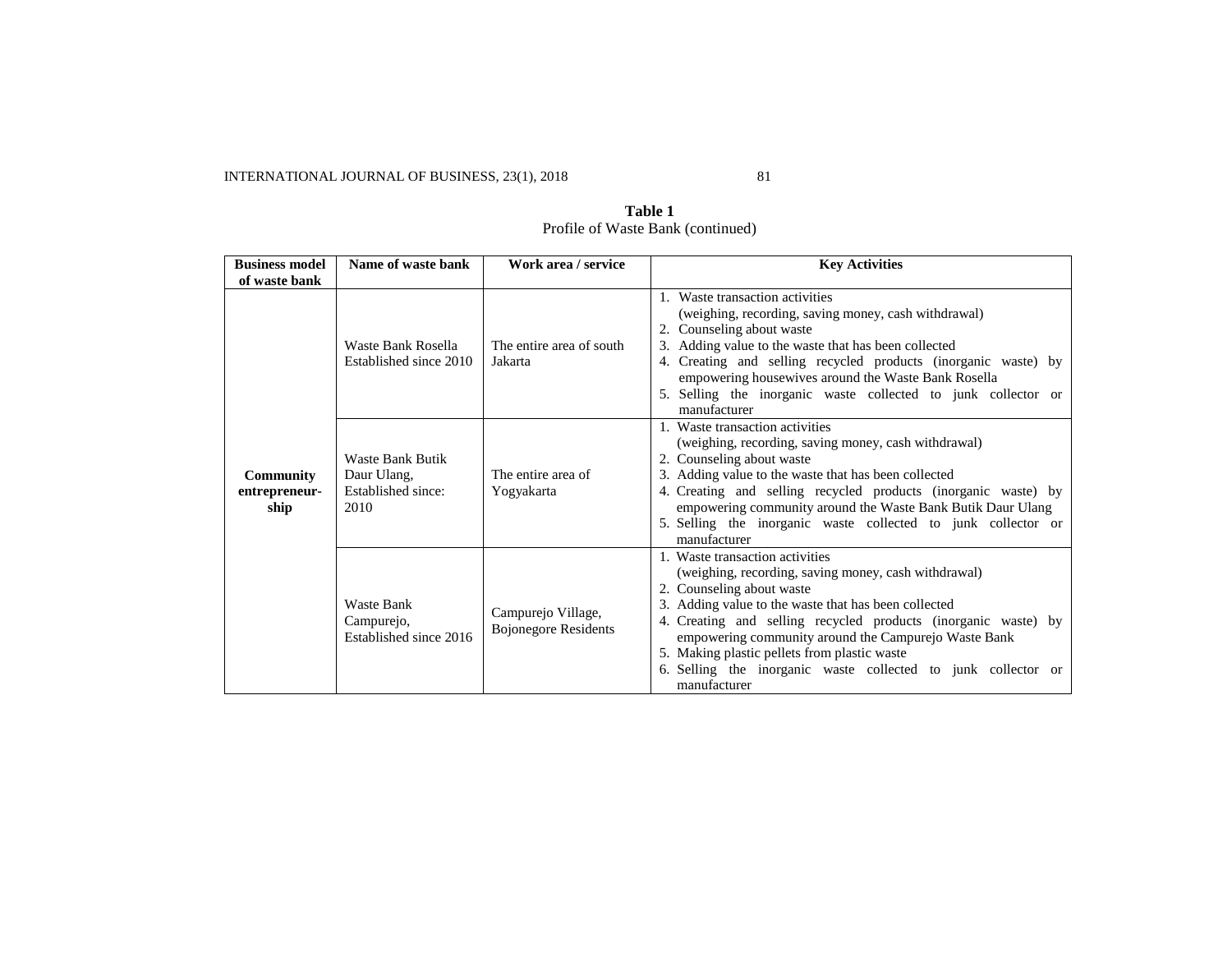# **Table 1 (continued)** Profile of Waste Bank

| <b>Business model</b> | Name of waste bank                                                                        | Work area / service | <b>Key Activities</b>                                                                                                                                                                                                                                                                                                                                                                                          |  |
|-----------------------|-------------------------------------------------------------------------------------------|---------------------|----------------------------------------------------------------------------------------------------------------------------------------------------------------------------------------------------------------------------------------------------------------------------------------------------------------------------------------------------------------------------------------------------------------|--|
| of waste bank         |                                                                                           |                     |                                                                                                                                                                                                                                                                                                                                                                                                                |  |
| <b>Energy</b>         | Waste Bank Posko<br>Hijau Managed by<br>Posko Hijau Foundation<br>Established since: 2010 | <b>Bandung City</b> | 1. Waste transaction activities<br>(weighing, recording, saving money, cash withdrawal)<br>2. Counseling about waste<br>3. Adding value to the waste that has been collected<br>4. Making biogas and compost (organic waste) for community around the<br>Waste Bank Posko Hijau<br>5. Low quality fuel oil (mixed plastic waste)<br>6. Selling the inorganic waste collected to junk collector or manufacturer |  |
|                       | Waste Bank My<br>Darling                                                                  | <b>Bandung City</b> | 1. Waste transaction activities<br>(weighing, recording, saving money, cash withdrawal)<br>2. Counseling about waste<br>3. Adding value to the waste that has been collected<br>4. Making biogas and compost (organic waste) for community around the<br>Waste Bank My Darling<br>5. Selling the inorganic waste collected to junk collector or manufacturer                                                   |  |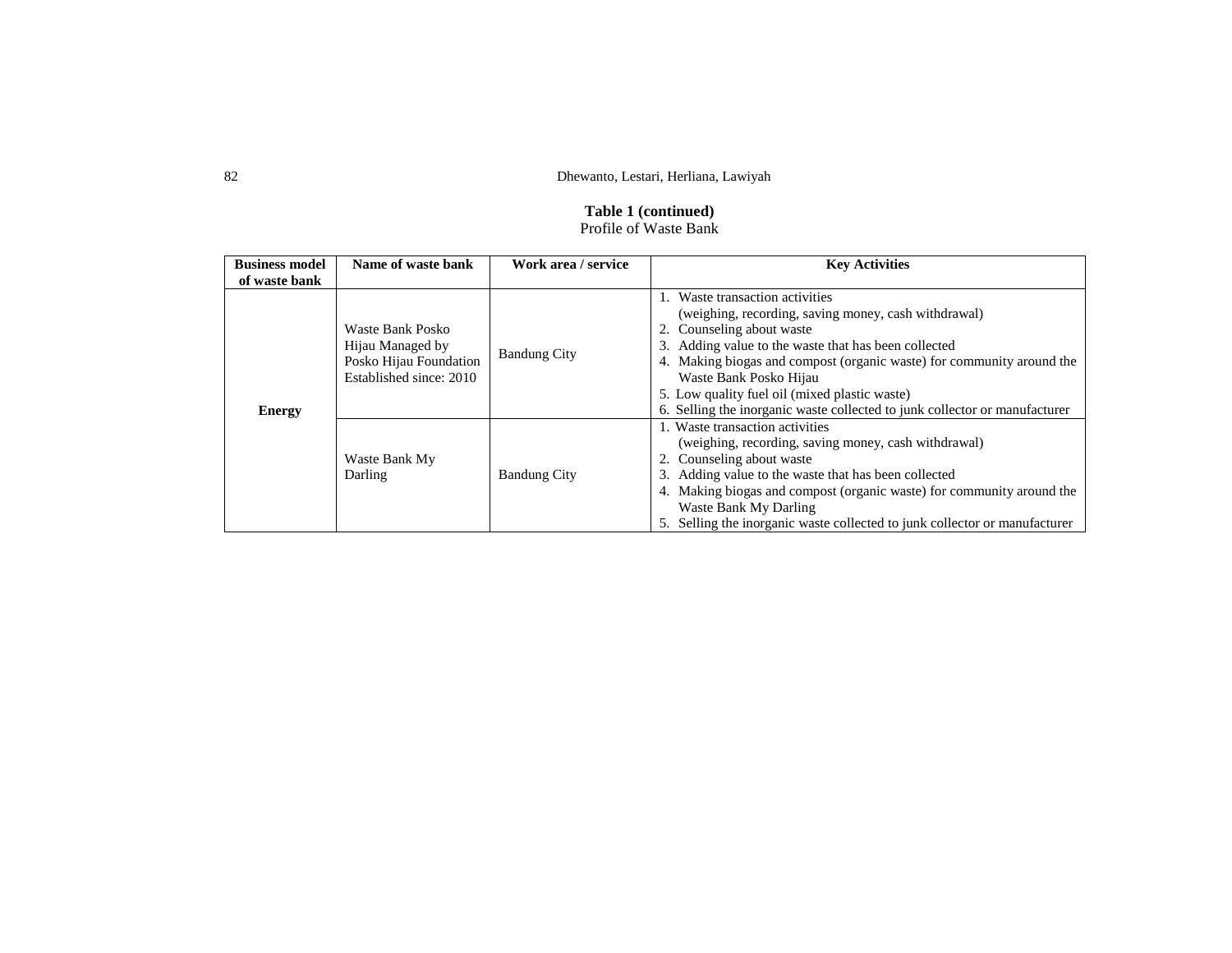Each business model of waste bank is described below.

### **1. Savings**

As the intermediary between the customer and the junk collector, the waste bank will record the nominal amount of money equivalent to the price and the amount of waste deposited by the customers. Furthermore, the waste that had accumulated in the waste bank will be sold directly to collectors or business partners without any added value creation. Waste bank also clean up the waste collected to increase the selling price than the waste that had not been cleaned. This typical business model is most developed primarily at the newly established waste bank. The price offered is more competitive than local junk collectors. Waste bank Cimahi (Official Net News, 2014) and Waste bank Malang (Bank Sampah Malang, 2013) are the examples of successful waste banks with various innovations offered to entice communities. Money savings in both waste banks can be used to pay for household expenses, such as electricity, water, phone credits, telephone, and taxes. Another innovation launched by Waste bank Cimahi is the Waste Bank ATM (Automatic Teller Machine) card to facilitate the withdrawal of cash on the balance of the results of the waste they deposited (Kompas, 2015).

While the Waste bank Malang, also offers a wide range of savings programs to meet the needs of their customers, including the following: regular savings, education, food, feast day, social care, and the environment to serve loans. Even some of the waste banks in Indonesia have been using online-based technology to minimize the human error (Purnama, 2015; Putra, 2016; Smash, 2016) that can be integrated between the units or between waste banks throughout Indonesia. Savings activities through the waste bank, has now turned into a lifestyle as a wide variety of innovations take public's attention, so that the result of the savings derived from waste can be used for various needs of the customer. Another activity undertaken in the waste bank with the saving business model is the empowerment of surrounding communities through training on recycled handicraft products and compost making. Although it is not the main activity, these trainings also support education on waste management to the community in practice, in addition to provide counseling on waste through seminars.

### **2. Health**

The pioneer of waste-based health insurance was Garbage Clinical Insurance (GCI) (Manido, 2014; Indonesiamedika.com, 2014) which is the first clinic based on waste insurance in Indonesia. The waste deposited by members is used as health insurance. The members will not pay in the form of money, and instead they have health insurance coverage from waste that has been deposited. This waste bank's business model is capable on solving two problems at once, namely health care and waste management. The waste collected in the waste bank is then sold directly to junk collectors or manufacturers. The profit from the sale is to cover operating costs and provide health services to customers. The main activity in the health program of this waste bank is to provide free medical treatment and free health consultation. Other activities include promoting, preventive, and rehabilitative health programs provided to customers and the environment. This business model was adapted by other waste banks, such as Waste Bank Resik Becik, in Kendal, Central Java (Official Net News, 2016) although the health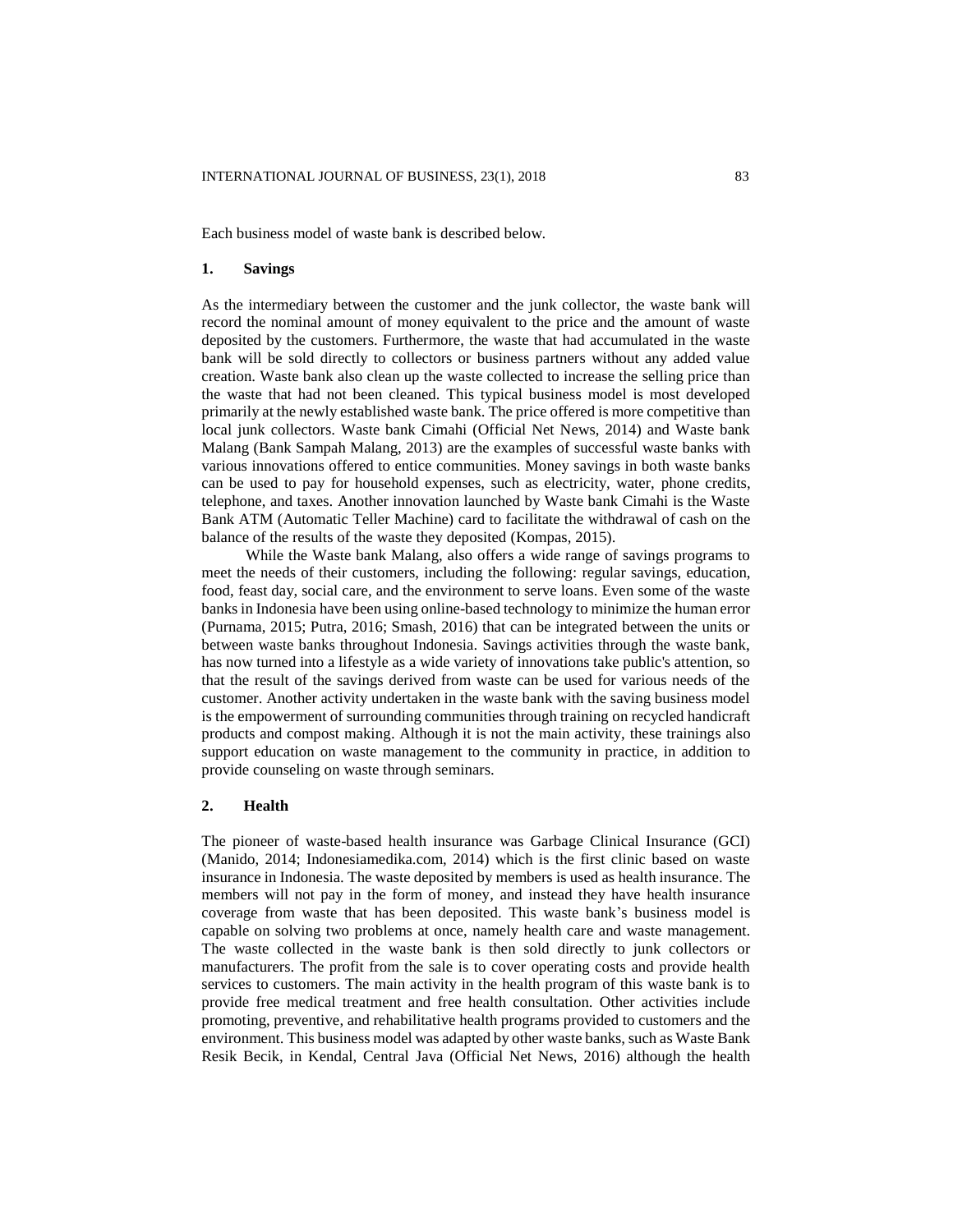program is not as complete as GCI. This waste bank also undertakes other activities such as empowering the surrounding community in making recycled handicraft products that have selling points; because the majority of garbage that is sold to this garbage bank is inorganic waste. Those are two examples of waste banks that change the paradigm on valuable waste for health. As for lower economic class community, visiting the health institution becomes quite burdensome due to its high cost, thus the existence of wastebased health insurance provides benefit for them.

### **3. Community Entrepreneurship**

In this business model of waste banks, the waste bank managers empower local communities to be able to earn extra income from recycling waste. Two examples of the waste bank considered successful in empowering the community are Waste Bank Rosella in South Jakarta that recycles plastic waste into wedding decorations (Monalisa, 2015) and provides innovation of gold investment programs from waste (Kamilah, 2015), and Waste Bank Butik Daur Ulang that recycles various solid waste into a creation that has a sale value, also empowers women of local households to create various handicrafts (Chandra, 2016). For organic waste, it can be used for the cultivation of earthworms and compost (Bank Sampah Malang, 2013). On the other hand, to transform the plastic waste into plastic pellets that are ready for sale is also community entrepreneurship activity, creating new/added value. Plastic conversion into plastic pellets can provide additional income for the waste bank as implemented by Waste Bank Campurejo (Roqib, 2016). The economic benefit is derived from waste transformation into valuable products, job opportunities, including in the provision of counseling, and trainings related to waste management. The revenue from the business model applied is derived from profits sales of waste to junk collectors or manufacturers and sales of recycled handicraft products.

### **4. Energy**

As mentioned earlier, there are two types of waste—organic and non-organic. In this business model of waste banks, the waste bank converts waste into energy. One of the waste banks called *Posko Hijau* applies technology to manage waste into energy sources (Posko Hijau, 2014). Organic waste is converted into biogas, while the inorganic waste (mixed plastics) is converted into low quality fuel oil to run a thrasher. Turning waste into biogas energy is a phenomenon that is rife in Indonesia. Some waste banks in Indonesia begin to promote biogas program for the reduction of organic waste. It is also done by the waste bank called My Darling in Bandung. The result of the biogas is used by locals as a substitute for LPG (Wulan, 2014). Turning waste into energy source requires large funding to purchase the machineries. In average, the energy waste banks in Indonesia get their funding from Corporate Social Responsibility of big companies or direct assistance from the government.

## **D. Problem and Constraints**

Some technical barriers and social issues exist in the waste bank implementation. Based on the external and internal analyses, internal factors (strength-weakness) barriers are: (1) the lack of understanding of the public regarding waste bank program. There are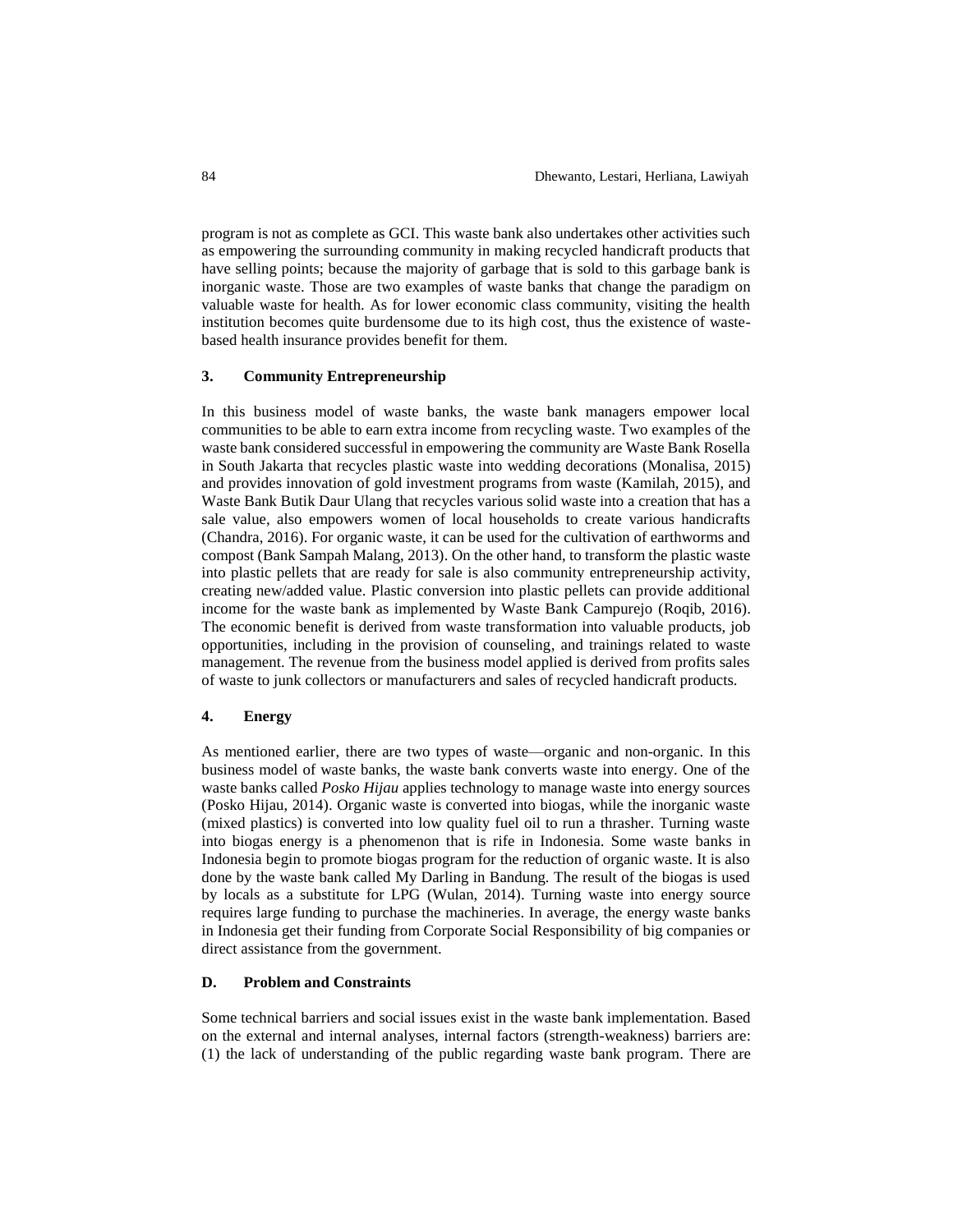several aspects that can hinder the understanding of society items, namely: cultural barriers, motivation, attitude towards new things, and administrative development. (2) Human Resources—a limited number of professional with interest in waste management, due to lack of understanding on economic benefit of the waste bank. Moreover, factors that can influence the external factor (opportunity-threat) are budgeting and the regional coordination among stakeholders. A common issue appears that is caused by the inconsistency of program providers in preparing the budget required, and lack of good communication between stakeholders, such as local authorities, customers/public, waste bank management, and partners.

# **E. SWOT Analysis**

Based on the previous discussion, waste bank policies in Indonesia can be analyzed in terms of internal and external aspects to observe the impact of waste banks. The main strength, weakness, opportunity, and threat analysis of Indonesian Waste Bank are presented at Table 2.

| <b>INTERNAL ANALYSIS</b> |                                      |                |                                     |  |  |
|--------------------------|--------------------------------------|----------------|-------------------------------------|--|--|
| Strength                 |                                      |                | Weakness                            |  |  |
| 1.                       | Adaptable to the environment         | 1.             | Socialization is not optimal        |  |  |
|                          | conditions                           | 2.             | Difficult to accept new things/low  |  |  |
| 2.                       | Beneficial for earning additional    |                | flexibility                         |  |  |
|                          | income                               | 3.             | Behavior to dispose the waste in    |  |  |
| 3.                       | Modern system (well organized)       |                | open dumping                        |  |  |
| 4.                       | Waste price is competitive.          | $4_{\cdot}$    | Human error                         |  |  |
| 5 <sub>1</sub>           | Good service from the waste bank     |                | A limited number of professionals   |  |  |
|                          | manager and workers                  |                | (only as second job)                |  |  |
| 6.                       | The strategic location of the waste  | б.             | A limited number of waste           |  |  |
|                          | Bank                                 |                | transportation                      |  |  |
|                          | <b>EXTERNAL ANALYSIS</b>             |                |                                     |  |  |
|                          | Opportunity                          |                | Threat                              |  |  |
| 1.                       | The potential market is not optimal  | $\mathbf{1}$ . | The existence of waste bank         |  |  |
| 2.                       | Technological development            | 2.             | The rejection of the society due to |  |  |
| 3.                       | Increase the creativity              |                | the interest of some people         |  |  |
| 4.                       | Support from government and          | 3.             | Vulnerable to corruption or fraud   |  |  |
|                          | company                              | 4.             | The high cost of machine (thrasher, |  |  |
| 5.                       | Education of a healthy lifestyle and |                | biogas)                             |  |  |
|                          | hygiene to the communities           |                |                                     |  |  |
| 6.                       | The growth of waste generation       |                |                                     |  |  |

**Table 2** SWOT analysis of waste bank in Indonesia

# **V. CONCLUSION AND RECOMMENDATION**

# **A. Conclusion**

Waste generation has become a latent problem in Indonesia. With low awareness and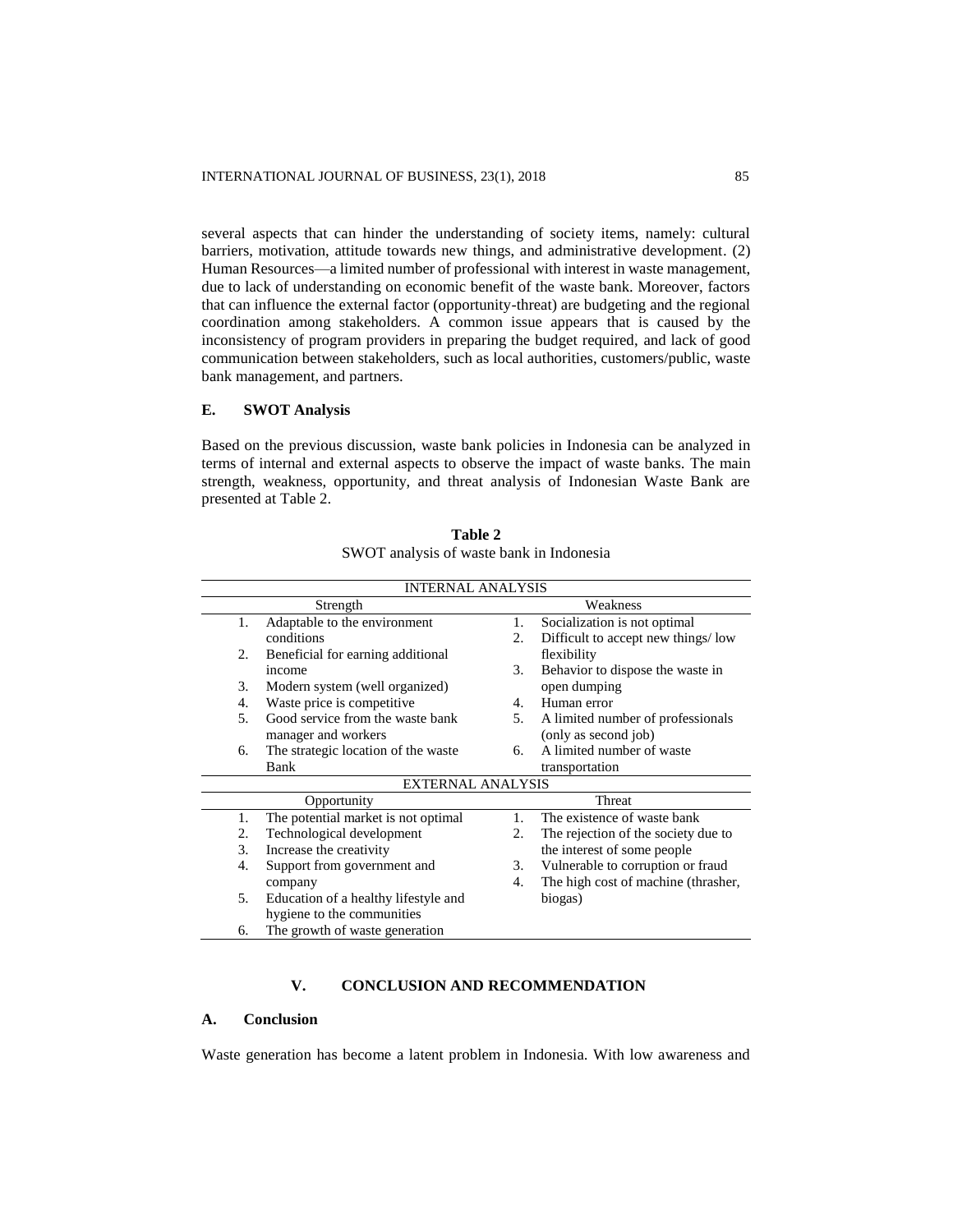concern on healthy lifestyle and hygiene, it has caused the waste problem increased. The development of waste banks in Indonesia is becoming the innovative breakthroughs in waste management. It has fulfilled the needs of various communities, created new jobs, provided extra incomes, increased creativities, and provided health insurances for free. In practice, there are four business models of waste banks implementation in Indonesia; savings, health, community entrepreneurship, and energy. Each business model of these waste banks has its own innovation by following the community's habit around the waste bank and adjusting the waste bank program with what they need. This creates an interesting Business Model Innovation between one and the other. Supports on internal and external factors will increase the effectiveness and efficiency of the waste bank implementation. The internal factors (strengths and weaknesses) are the factors that affect the formation of the waste bank establishment. While the external factors (opportunities and threats) are the factors that shape the regulatory system and waste bank services to the community. Based on the SWOT analysis of the waste bank in Indonesia, the application and operation of the waste banks are flexibly adapted to the needs of the community and it has been made as considerable attention in community.

### **B. Recommendation**

Some recommendations derived from the SWOT analysis are proposed to improve the efficiency and effectiveness of waste bank: (i) Socialization to improve the effectiveness of information dissemination on waste banks in the region through door to door approach; (ii) Collaboration with junk collector is critical to avoid a conflict with the local junk collectors and also to facilitate the distribution of inorganic waste (re-sell); (iii) Standard Operating Procedure (SOP) creation as the guidance to organize and operate the waste bank; (iv) Offering a competitive smart pricing; (v) Unique programs creation as the diversification of the existing programs; (vi) Cooperation with local and central government to obtain financial assistance, marketing, training, sales, promotions and others; (vii) Technology adoption such as using online system in banking system and ecommerce.

#### **REFERENCES**

Bank Sampah Gemah Ripah, 2008, *Profile Bank Sampah*. Retrieved from: http://banksampahbantul.com/profile.

- Bank Sampah Malang, 2013, *Program BSM.* Retrieved from http://banksampahmalang.com/home.php?page=visi\_misi/program.
- Brooks, G., A. Heener, and D. Henderson, 2014, "A SWOT Analysis of Competitive Knowledge From Social Media For A Small Start-Up Business." *The Review of Business Information System, 18*(1), 23-33.
- Chandra, A. A., 2016, *Mengubah Sampah Menjadi Pundi-pundi Rupiah.* Retrieved from http://finance.detik.com/read/2016/03/13/174213/3163671/480/mengubah-sampahmenjadi-pundi-pundi-rupiah.
- Diaz, L.,2011, *Solid Waste Management in Developing Countries: Status, Perspective, and Capacity Building.* Retrieved from https://sustainabledevelopment.un.org/ content/documents/ldiaz.pdf.
- Friend, G., and S. Zehle, 2004, *Guide to Business Planning.* Pine Street, London: Profile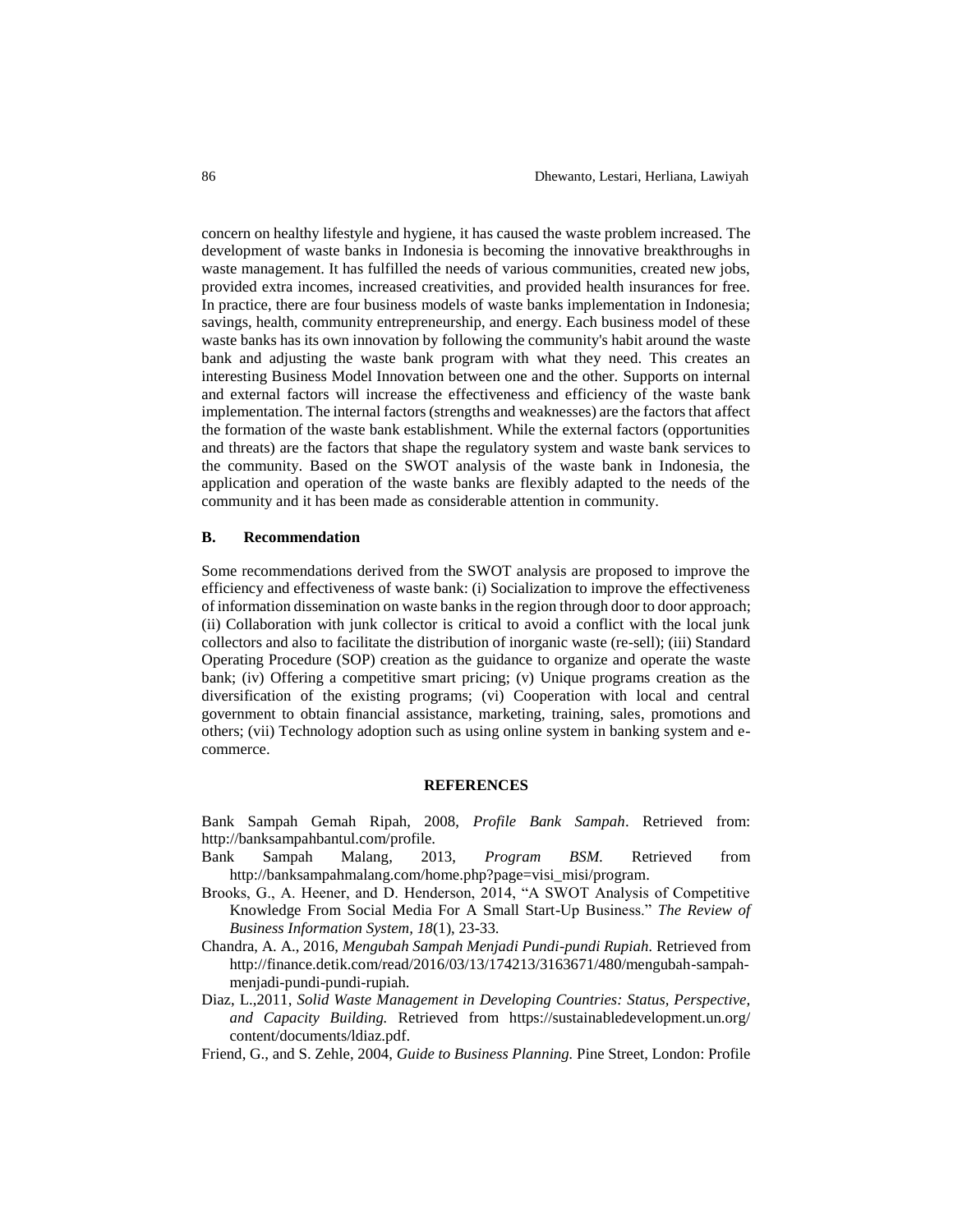Books Ltd.

- Kementrian Lingkungan Hidup, 2008, *Undang-Undang Republik Indonesia Nomor 18 Tahun 2008 Tentang Pengelolaan Sampah.* Retrieved from http://www.menlh.go.id/ DATA/UU18-2008.pdf.
- Kementrian Lingkungan Hidup, 2012, *Peraturan Menteri Negara Lingkungan Hidup Republik Indonesia No 13 Tahun 2012 Tentang Pedoman Pelaksanaan Reduce, Reuse, dan Recycle melalui Bank Sampah.* Retrieved from http://jdih.menlh.go.id/ pdf/ind/IND-PUU-7-2012-Permen%20LH%2013%20th%202012%20bank%20 sampah.pdf.
- Kementrian Lingkungan Hidup, 2012, *Profil Bank Sampah Indonesia.* Retrieved from http://www.menlh.go.id/DATA/Data-250-Bank-Sampah-di-50-Kota.pdf.
- Kementrian Lingkungan Hidup, 2013, *Buku: Profil Bank Sampah Indonesia 2013.* Retrieved from http://www.menlh.go.id/profil-bank-sampah-indonesia-2013.
- Kementrian Lingkungan Hidup, 2015, *Rangkaian HLH-Dialog Penanganan Sampah Plastik.* Retrieved from http://www.menlh.go.id/rangkaian-hlh-2015-dialogpenanganan-sampah-plastik.
- Kompas, 2015, *Kartu ATM Bank Sampah Diluncurkan.* Retrieved from http://www.regional.kompas.com/read/2015/04/01/12585371/Kartu.ATM.Bank.Sa mpah.Diluncurkan.
- Manido, M., 2014, *Indonesian Youth Wins First Prince of Wales Young Sustainability Entrepreneur Prize.* Retrieved from http://www.eco-business.com/videos/ indonesian-youth-wins-first-prince-wales-young-sustainability-entrepreneur-prize.
- Monalisa, 2015, *Bank Sampah Rosella Buat Dekorasi Pernikahan dari Sampah.* Retrieved from http://www.antaranews.com/berita/524607/bank-sampah-rosellabuat-dekorasi-pernikahan-dari-sampah.
- Moreno-Sanchez, R.D., and J.H. Maldonado, 2006, "Surviving From Garbage: The Role of Informal Waste-Pickers in A Dynamic Model of Solid-Waste Management in Developing." *Environment and Development Economics, 11*(3), 371-391.
- Nahal, S., V. Lucas-Leclin, and J. Dollé, 2013, *No Time to Waste - Global Waste Primer.* Retrieved from Long Finance: http://www.longfinance.net/images/reports/pdf/ baml\_waste\_2013.pdf.
- Official Net News, 2014, *Bank Sampah Hasil Pengelolaan Warga Cimahi -NET12.* Retrieved from https://www.yutube.com/watch?v=Urw\_MioowGY.
- Official Net News, 2016, *Berobat Kesehatan dengan Membayar Menggunakan Sampah - NET10.* Retrieved from https://www.youtube.com/watch?v=AiPv7OPcnDQ.
- Owen, D., and J.P. Vercruysse, 2014, "Community Driven Development and Community-Led Local Development." *European Structural and Investment Funds Journal, 2*(4), 3108-318.
- Peraturan Menteri Negara Lingkungan Hidup Republik, 2012, *Peraturan Menteri Negara Lingkungan Hidup Republik Indonesia Nomor 13 Tahun 2012 Tentang Pedoman Pelaksanaan Reduce, Reuse, dan Recycle Melalui Bank Sampah.* Retrieved from http://jdih.menlh.go.id/pdf/ind/IND-PUU-7-2012-Permen%20LH% 2013%20th%202012%20bank%20sampah.pdf.
- Posko Hijau, 2014, *Posko Hijau (Kelola Sampah Berbasis Komunitas).* Retrieved from http:www.sampah.biz/2014/12/sedekah-dengan-sampah-terpilah-per.html.
- PPID Kementrian Lingkungan Hidup, 2015, *Inovasi Pengembangan Bank Sampah Sistem On-Line.* Retrieved from http://ppid.dephut.go.id/berita\_terkini/browse/120.